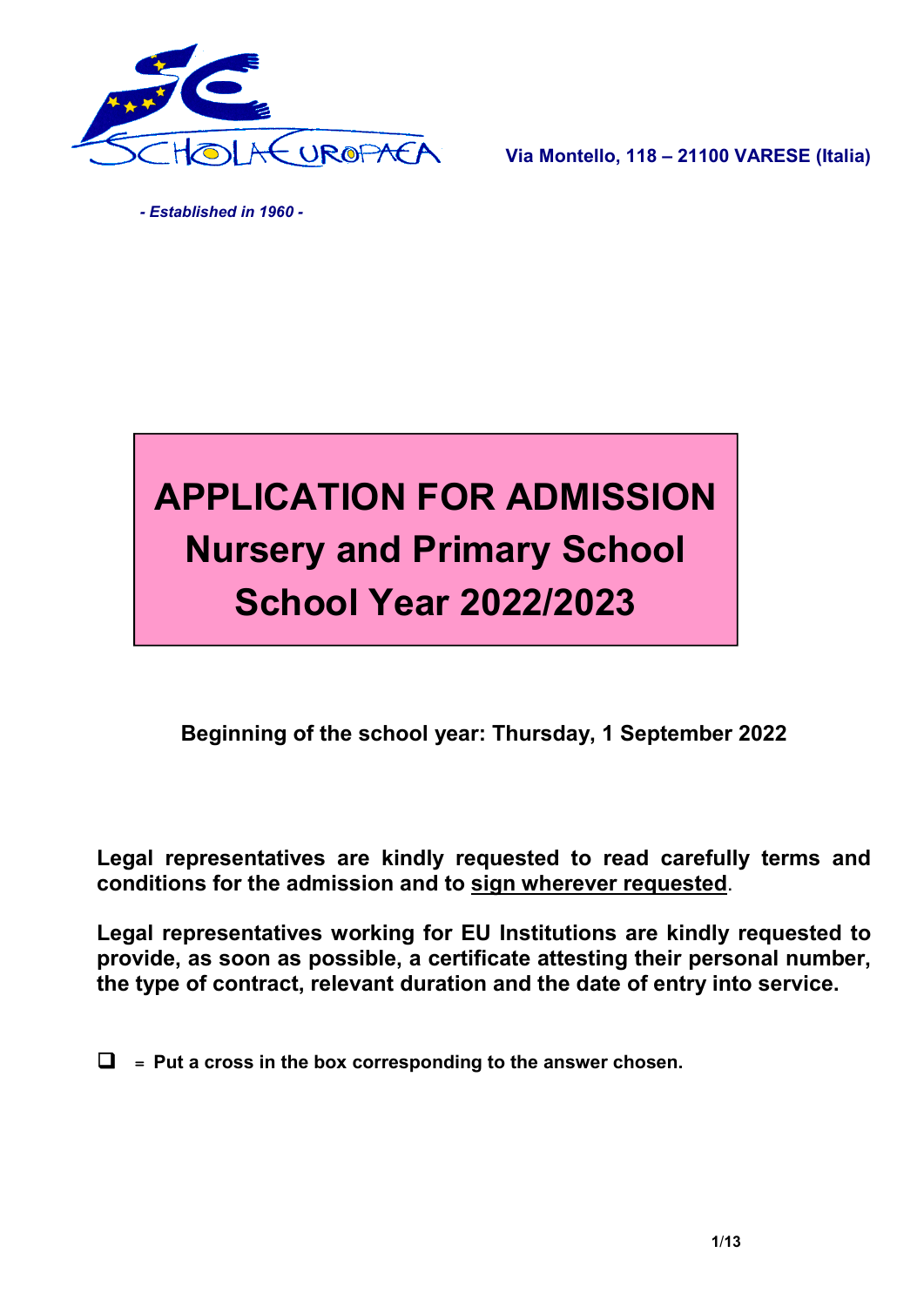## AGE REQUIREMENTS IN THE EUROPEAN SCHOOLS

- a) Pupils shall be admitted to the nursery school at the beginning of the school year in September of the calendar year in which the child reaches four years of age. (born in 2018)
- b) Pupils shall be admitted to primary year 1 at the beginning of the school year in September of the calendar year in which the child reaches six years of age. (born in 2016)
- c) In principle, no child may be admitted to the school if he/she is two years (three years for secondary years 4-6) older than the normal age resulting from application of the above provisions to his/her particular case.
- d) Pupils with special educational needs: these cases are dealt with in accordance with the provisions laid down by the Decision of the Board of Governors on the policy on the provision of educational support in the European Schools (document 2012-05-D-14-en-10, which can be consulted on www.eursc.eu).

## TABLE OF EQUIVALENCES OF TEACHING LEVELS/YEAR GROUPS

The table of equivalences in Annex II (Cf. 2014-03-D-14-en-10 which can be consulted on www.eursc.eu), shows the equivalences of teaching levels/year groups between the different education systems of the EU Member States and the European Schools system.

## REGULATIONS FOR LANGUAGE TEACHING IN THE EUROPEAN SCHOOLS

#### A fundamental principle of the European Schools is the teaching of mother tongue /dominant language as first language (L1).

This principle implies the pupil's enrolment in the section of his/her mother tongue/ dominant language where such a section exists.

This principle may be waived only where the child has been educated in a language other than his/her mother tongue/dominant language for a minimum of two years at primary or secondary level. The European Schools will presume in that case that the child will be capable of continuing his/her schooling in the language in question.

In schools where the section corresponding to a pupil's mother tongue/dominant language does not exist, he/she will normally be enrolled in one of the vehicular language sections.

He / She will attend the classes in his/her mother tongue/ dominant language organised for so-called SWALS (Students Without A Language Section) as L1.

Parents will not be free to choose their child's first language (L1), its determination being the responsibility of the School's Director. L1 must correspond to the child's mother tongue or dominant language, in the case of multilingual children, the dominant language being the one of which they have the best command.

Should there be any dispute about the pupil's L1, it will be the Director's responsibility to determine which language it is, on the basis of the information provided by the pupils' legal representatives on the enrolment form and by requiring the pupil to take comparative language tests, organised and under the control of the school's teachers. The tests will be organised whatever the pupil's age and teaching level, i.e. including the nursery cycle. (Article 47.e. of the General Rules of the European Schools.)

#### Determination of L1 at the time of the child's enrolment is definitive in principle.

A change of Language 1 may only be authorised by the Director for compelling pedagogical reasons, duly established by the Class Council and on the initiative of one of its members.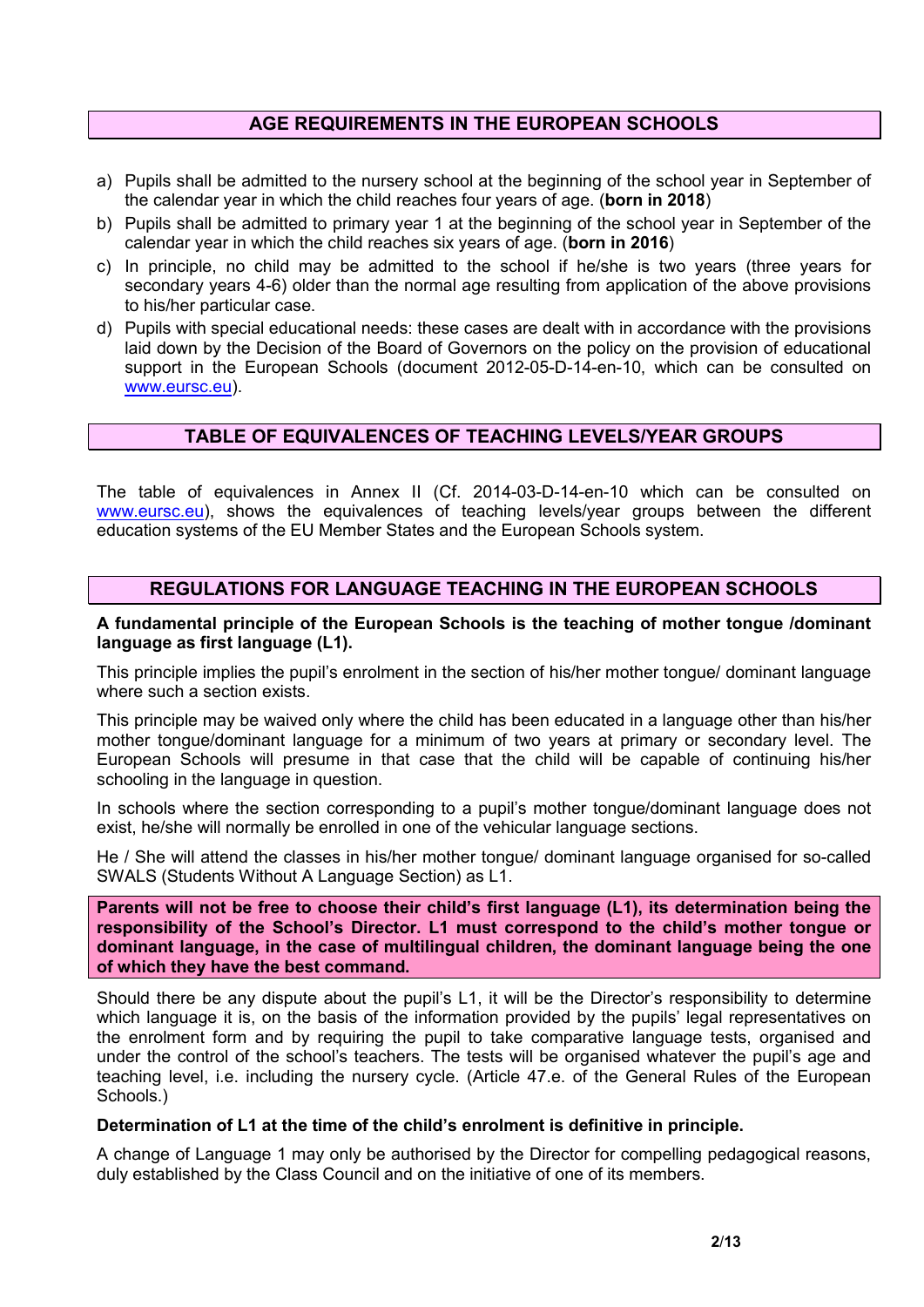## IN THE EUROPEAN SCHOOLS, PUPILS CAN IN PRINCIPLE STUDY UP TO FIVE LANGUAGES.

## Nursery cycle

|  | Language 1<br>section in which the pupil is enrolled.<br>(L1)<br>For SWALS, Language 1 is different from the language of the section. | It is taught from the age of admission into the nursery cycle and is the language of the |
|--|---------------------------------------------------------------------------------------------------------------------------------------|------------------------------------------------------------------------------------------|
|--|---------------------------------------------------------------------------------------------------------------------------------------|------------------------------------------------------------------------------------------|

#### Primary and secondary cycles

| Language 1<br>(L1) | It is taught from primary year 1 and is the language of the section in which the pupil is<br>enrolled.<br>For SWALS, Language 2 will be the language of the section.               |
|--------------------|------------------------------------------------------------------------------------------------------------------------------------------------------------------------------------|
| Language 2         | It is taught from primary year 1: this language can only be DE (German), EN (English) or FR                                                                                        |
| (L2)               | (French) and must be different from Language 1.                                                                                                                                    |
|                    | In secondary years 3-5, a pupil's Language 2 (DE, EN or FR) is his/her working language for<br>Human Sciences, History, Geography, Economics and Religion/non-confessional ethics. |
| Language 3         | It is taught from secondary year 1; it can be any official language of the European Union                                                                                          |
| (L3)               | countries not studied as L 1 or L 2. L3 in year 1 is a beginners' course.                                                                                                          |
| Language 4         | It is taught as an option from secondary year 4; it can be any official language of the                                                                                            |
| (L4)               | European Union countries not studied as L1, L2 or L3. L4 in year 4 is a beginners' course.                                                                                         |
| Language 5         | It is taught as a 2-period complementary course from secondary year 6. It is a course for                                                                                          |
| (L5)               | beginners, i.e. pupils who have never formally studied the language in question.                                                                                                   |

# Official languages of the European Union

| <b>BULGARIAN (BG)</b> | DUTCH (NL)    | FRENCH (FR)    | IRISH (GA)      | MALTESE (MT)           | SLOVAK (SK)  |
|-----------------------|---------------|----------------|-----------------|------------------------|--------------|
| CROATIAN (HR)         | ENGLISH (EN)  | GERMAN (DE)    | ITALIAN (IT)    | POLISH (PL)            | SLOVENE (SL) |
| CZECH (CS)            | ESTONIAN (EE) | GREEK (EL)     | LATVIAN (LV)    | <b>PORTUGUESE (PT)</b> | SPANISH (ES) |
| DANISH (DK)           | FINNISH (FI)  | HUNGARIAN (HU) | LITHUANIAN (LT) | ROMANIAN (RO)          | SWEDISH (SV) |

## PROVISIONS RELATING TO THE ORGANISATION OF EDUCATIONAL CHOICES IN THE EUROPEAN SCHOOLS

Courses in the European Schools are organised in accordance with the decisions of the Board of Governors and with the rules in force.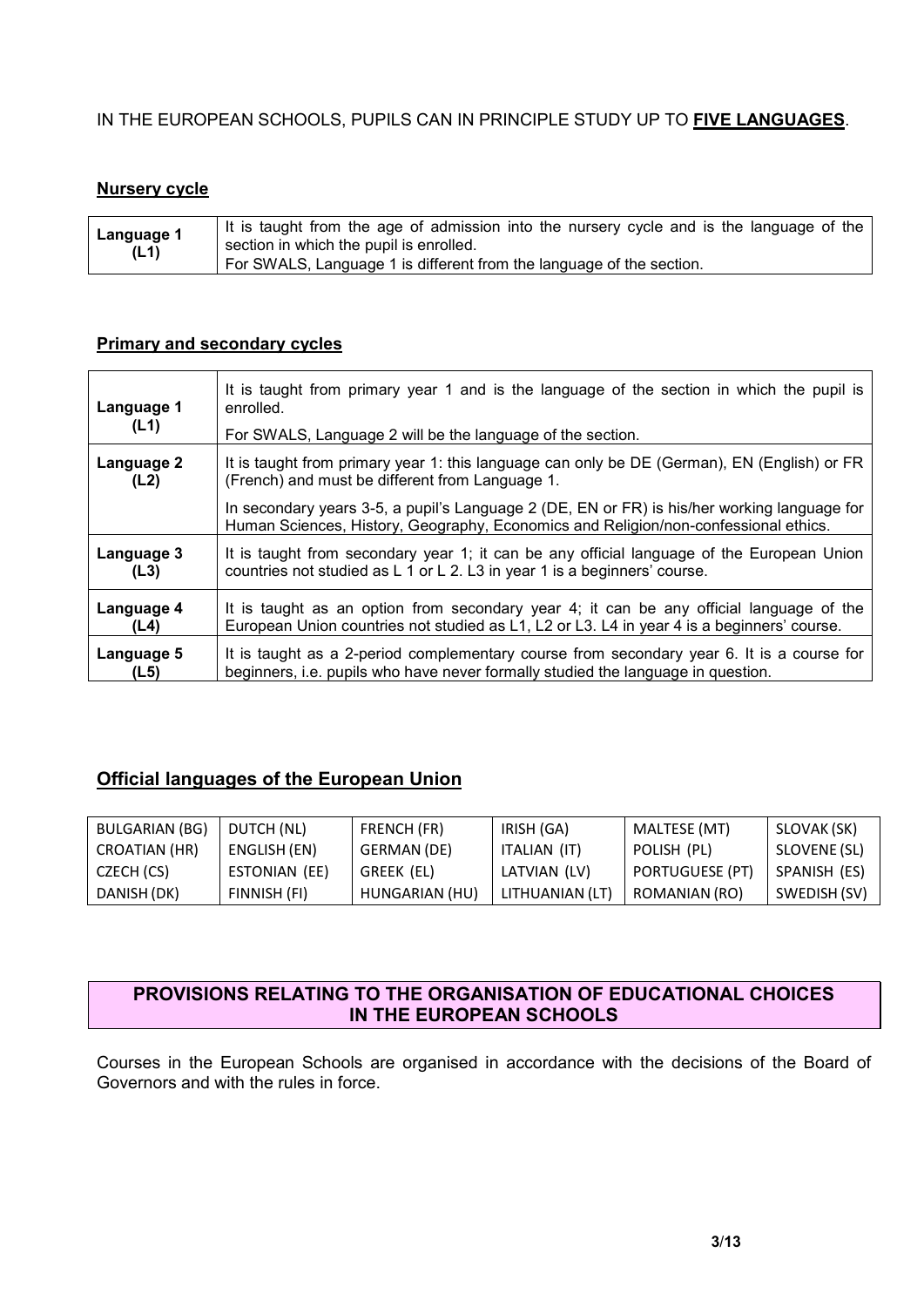# **INSTRUCTIONS**

Please fill in this application for admission with your utmost care. The mandatory particulars required on this form must be completed by the applicant.

#### It will only be taken into consideration WHEN ALL THE DOCUMENTS REQUIRED HAVE BEEN SUPPLIED.

Once the application has been submitted, the applicant may not change the enrolment application.

#### DOCUMENTS TO BE SUPPLIED WITH THE ENROLMENT APPLICATION:

| A passport-sized photo. |                                                                                                                                                                                                                                                                                                                                                                                                                                                                                |
|-------------------------|--------------------------------------------------------------------------------------------------------------------------------------------------------------------------------------------------------------------------------------------------------------------------------------------------------------------------------------------------------------------------------------------------------------------------------------------------------------------------------|
| thereof.                | A birth certificate issued by the local authority, where the child was born, or a certified copy                                                                                                                                                                                                                                                                                                                                                                               |
| school).                | An employment certificate issued by the personnel department of your institution (only for<br>EU/JRC employees or employees of Societies having made a financial agreement with the<br>Where both legal representatives are employed by the European institutions, only the person<br>who receives education and/or family allowances from his/her institution is required to supply the<br>employment certificate. / Financial Agreement validity declaration by the Company. |
|                         | Full school reports for the 2019-2020 school year and the last report(s) received in 2020-<br>2021. If the school does not issue school reports during the year, a school attendance certificate.<br>These documents are not necessary for admission to the nursery or primary year 1.                                                                                                                                                                                         |
| ٠<br>the year above.    | At the end of the current school year, the school report for 2021-2022 indicating whether<br>the child has been promoted to the year above. If the Class Council's decision is not clearly<br>indicated in the final report, a school certificate stating whether the child has been promoted to                                                                                                                                                                               |
|                         | These documents are not necessary for admission to the nursery or primary year 1.                                                                                                                                                                                                                                                                                                                                                                                              |
| $\blacksquare$          | In cases of separation/divorce, the supporting document (in DE, EN, FR or IT), which<br>establishes that the person applying for enrolment has official parental authority over the child<br>and if he/she is acting alone, that he/she has sole parental authority over the child, or that<br>he/she is acting with the other legal representative's permission. Where appropriate, the judicial<br>decision allowing the applicant to apply for the child's enrolment alone. |
| ٠                       | For in-year enrolments, a school attendance certificate.<br>This document is not necessary for an enrolment in the nursery.                                                                                                                                                                                                                                                                                                                                                    |
|                         | Kindly return the form SOLELY starting from page 5 to page 11.                                                                                                                                                                                                                                                                                                                                                                                                                 |

# IF YOU ARE INTERESTED IN THE TRANSPORT AND CANTEEN SERVICES, PLEASE FILL-IN AND RETURN RELEVANT FORMS IN ANNEX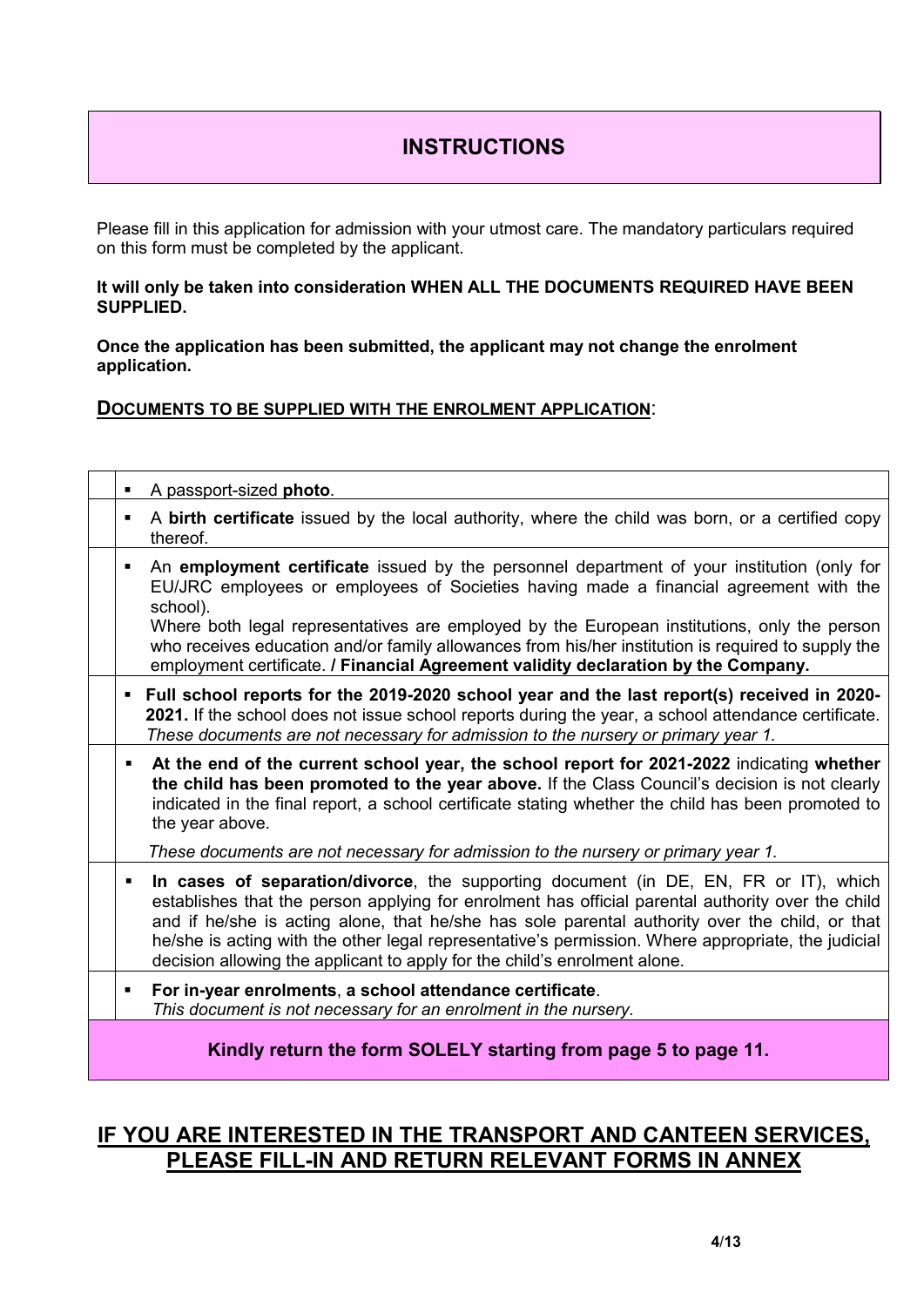## GENERAL RULES OF THE EUROPEAN SCHOOLS

The General Rules of the European School is hereby entirely accepted, as well as any amendment approved by the Board of Governors of the European Schools, during the student school path. (Regulation available on the website: www.eursc.eu).

# GDPR EU REGULATION IMPLEMENTATION 2016/679

European School Privacy Information: https://www.eurscva.eu/en/home/documents-and-links/privacy/

#### A.7. Pedagogical Reform WG – Proposal for a Language Policy in the European Schools + annexes (4)  $2019 - 01 - D - 19 - fr - 3<sup>1</sup>$

SWALS are those pupils whose mother tongue/dominant language is an official language of an EU Member State (with the exception of Irish and Maltese) but for whom no language section in their 2019-04-D-12-en-3 9/25 mother tongue/dominant language (L1) exists in their school. If one of the language sections of the European Schools corresponding to a category I or II pupil's mother tongue/dominant language is not open in the school, this pupil is entitled to tuition in his/her L1, working on the assumption that the School has at its disposal a duly qualified teacher, or can recruit one. If one of the language sections of the European Schools corresponding to category III pupil's mother tongue/ dominant language is not open in the school, this pupil is entitled to tuition in his/her L1, if a course already exists and if it does not create a new group. Should the course have to be terminated, the category III pupils concerned would have to switch their L1 to their L2 and would have to choose a new L2. They would be allowed two years to catch up.

The applicant vouches for the truth of the information given in the present document and undertakes to notify the school of any changes, which may occur in respect of this information.

The undersigned declares that he/she has been informed that his/her request will be accepted only when he/she receives a written confirmation from the headmaster. The pupil cannot attend the School before this written confirmation. The undersigned declares that he/she has read the school general rules (see extract to be signed, unabridged edition on the website www.eursc.eu ) and undertakes to respect them.

The applicant undertakes to pay all the fees, including the school insurance premium, the photocopy contribution, the renting of the locker, the books published by the School and any other expense to be charged to parents under the terms and conditions fixed by the school authorities. In case a minor is dependent on both parents, they bind themselves jointly and severally to pay all the fees even in case of future separation or divorce.

#### PLEASE TAKE NOTE THAT DEPOSITS ARE NOT REIMBURSABLE.

The undersigned declares that he/she has been informed that the School may require the child to take a language test in order to check what his/her dominant language is and choose the appropriate language section, in the child's best interests. Once the language section has been determined, the pupil is supposed to remain in the same section throughout his or her schooling and declares also to be informed of the pedagogical reform about SWALS L1 tuition of students in category III.

Date: ............................................ Signature (legible) of the legal representatives:

................................................................................. ..............................................................................

 <sup>1</sup> Cfr. 2019-04-D-12-en-3 (www.eursc.eu) 9/25 Decisions of the enlarged meeting of the Board of Governors of the European Schools Meeting of 9-12 April 2019 – Athens (Greece) Approved by written procedure No 2019/28 on 8 July 2019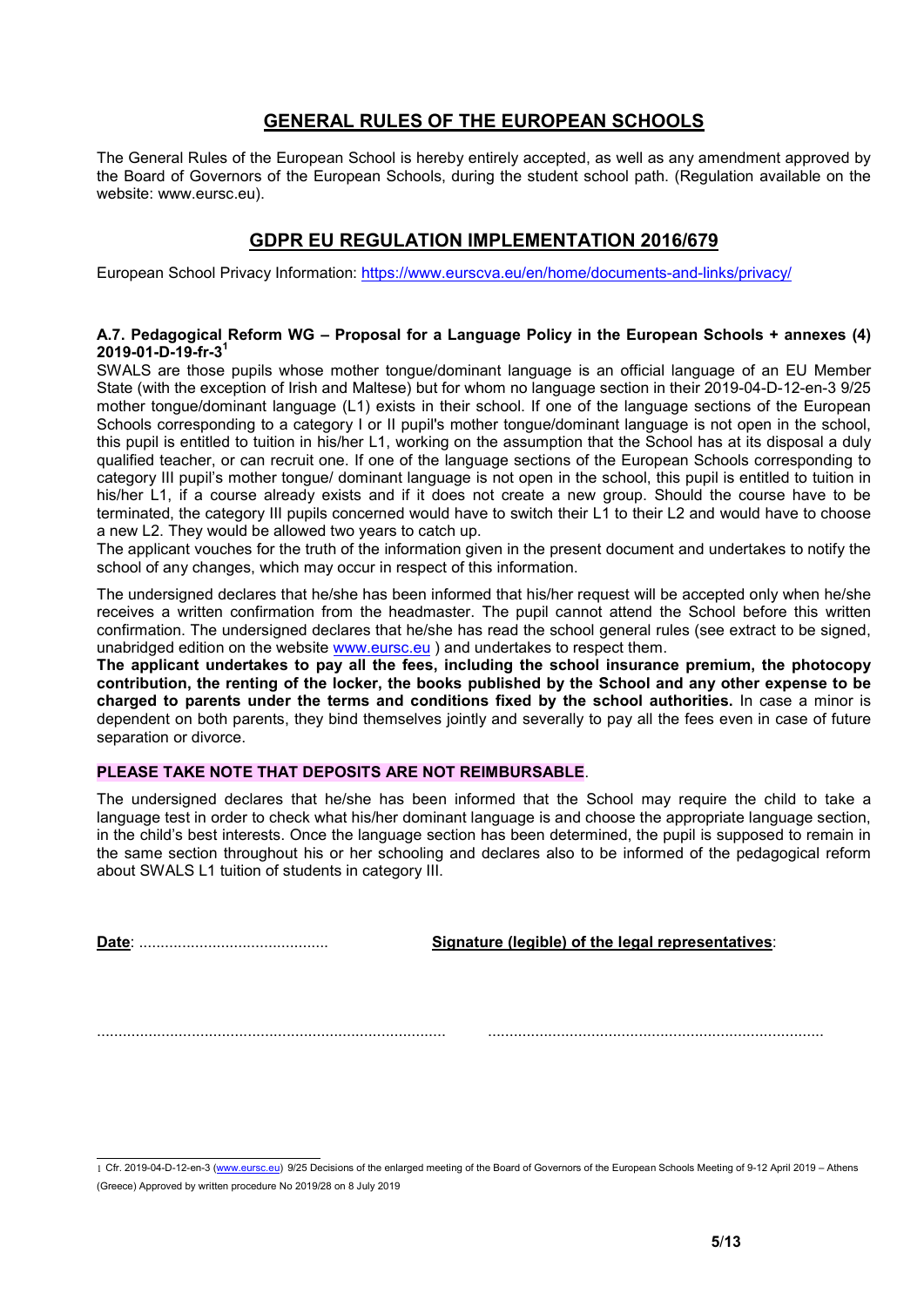#### FOR OFFICIAL USE ONLY:

| Data di<br>ricevimento | Data di<br>Inserimento | <b>Ciclo</b> | <b>Classe</b> | <b>Sezione</b><br>linguistica | Codice datore di<br>lavoro |
|------------------------|------------------------|--------------|---------------|-------------------------------|----------------------------|
|                        |                        |              |               |                               |                            |
|                        |                        |              |               |                               |                            |

| Parere del<br>Direttore aggiunto | <b>Decisione del</b><br><b>Direttore</b> | Eventuali osservazioni |
|----------------------------------|------------------------------------------|------------------------|
|                                  |                                          |                        |
|                                  |                                          |                        |
|                                  |                                          |                        |
|                                  |                                          |                        |
|                                  |                                          |                        |

|                                      |  |  |                  |  | Photo                                                                                                                                    |
|--------------------------------------|--|--|------------------|--|------------------------------------------------------------------------------------------------------------------------------------------|
| I. INFORMATION CONCERNING THE PUPIL: |  |  |                  |  |                                                                                                                                          |
|                                      |  |  |                  |  |                                                                                                                                          |
|                                      |  |  |                  |  | $Sex: \Box \quad M/\Box F$                                                                                                               |
|                                      |  |  |                  |  |                                                                                                                                          |
|                                      |  |  |                  |  |                                                                                                                                          |
|                                      |  |  |                  |  |                                                                                                                                          |
|                                      |  |  |                  |  |                                                                                                                                          |
|                                      |  |  |                  |  |                                                                                                                                          |
|                                      |  |  |                  |  |                                                                                                                                          |
|                                      |  |  |                  |  |                                                                                                                                          |
|                                      |  |  |                  |  |                                                                                                                                          |
|                                      |  |  |                  |  |                                                                                                                                          |
|                                      |  |  |                  |  |                                                                                                                                          |
|                                      |  |  |                  |  |                                                                                                                                          |
|                                      |  |  | Nursery YEAR 1 2 |  | Language(s) spoken at home: with father mature and the content of the content of the content of the content of<br>Primary YEAR 1 2 3 4 5 |

 $2$  TABLE OF EQUIVALENCES - ANNEX II 2014-03-D-14-en-10  $(www.eursc.eu)$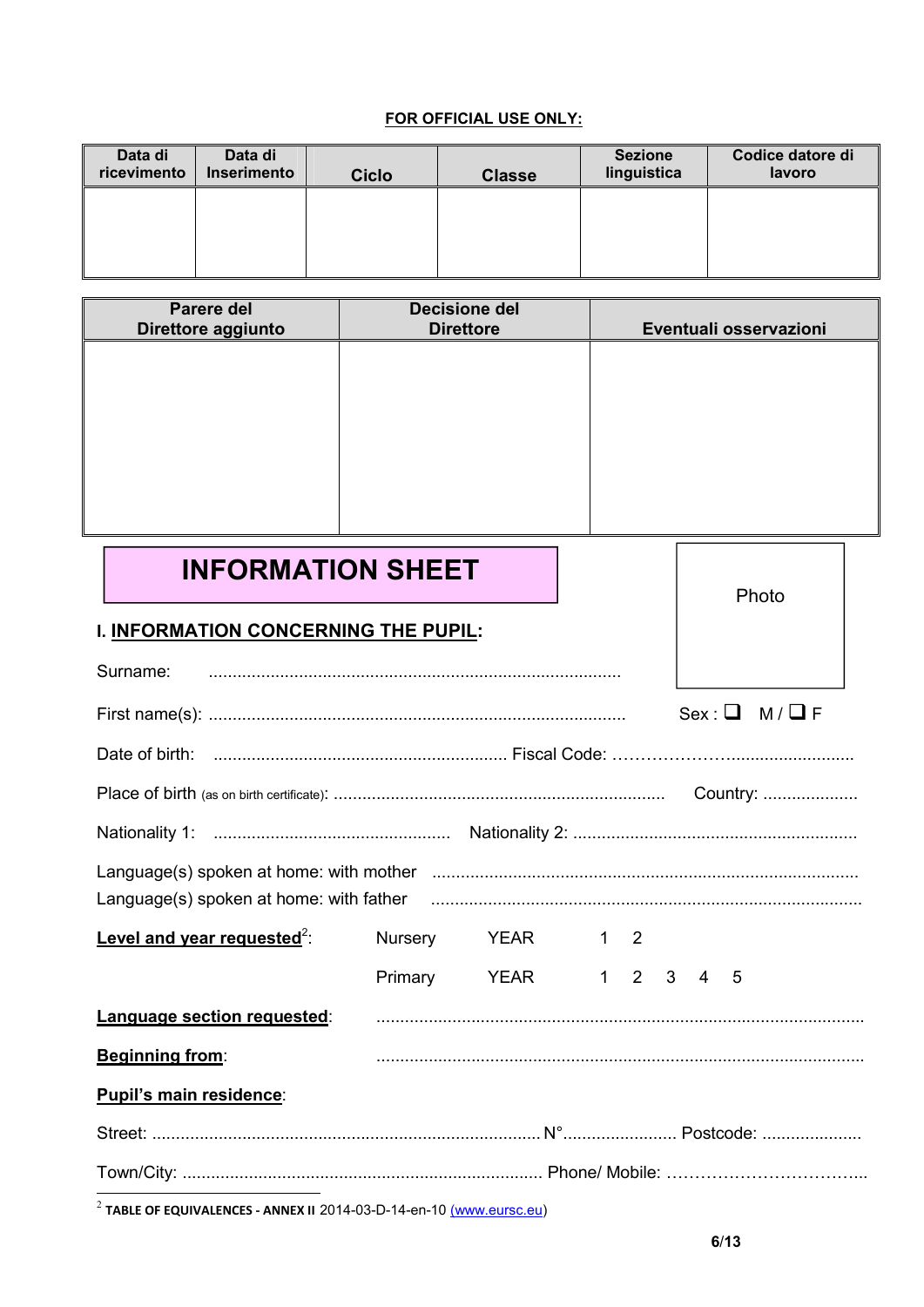# SCHOOLS ATTENDED BY THE PUPIL DURING THE LAST THREE SCHOOL YEARS:

| School year | Name of the school / Town | Class |
|-------------|---------------------------|-------|
|             |                           |       |
|             |                           |       |
|             |                           |       |

LINGUISTIC COMPETENCES (Please indicate all the languages spoken by the child):

| Languages | Number of years of<br>study | Degree of knowledge                    |
|-----------|-----------------------------|----------------------------------------|
|           |                             | basic/intermediate/very good/excellent |
|           |                             | basic/intermediate/very good/excellent |
|           |                             | basic/intermediate/very good/excellent |

## PUPILS WITH LEARNING DIFFICULTIES / DISABILITIES

| Has your child already received educational support?<br>Does your child have:                                                                                                                                                                                                         | $\Box$ Yes $\Box$ No       |  |  |  |
|---------------------------------------------------------------------------------------------------------------------------------------------------------------------------------------------------------------------------------------------------------------------------------------|----------------------------|--|--|--|
|                                                                                                                                                                                                                                                                                       |                            |  |  |  |
| learning difficulties requiring educational support?<br>$\Box$                                                                                                                                                                                                                        | ∩Yes ∩No                   |  |  |  |
| learning disabilities requiring intensive educational support?<br>$\Box$                                                                                                                                                                                                              | □ Yes □ No                 |  |  |  |
|                                                                                                                                                                                                                                                                                       |                            |  |  |  |
|                                                                                                                                                                                                                                                                                       |                            |  |  |  |
|                                                                                                                                                                                                                                                                                       |                            |  |  |  |
|                                                                                                                                                                                                                                                                                       |                            |  |  |  |
| Please attach a detailed diagnosis and/or a multidisciplinary medical-psychological-pedagogical<br>assessment and contact the school Directorate for further information <sup>3</sup> . Information and documents<br>communications will be treated in the strictest confidentiality. |                            |  |  |  |
| <b>School Psychologist</b>                                                                                                                                                                                                                                                            |                            |  |  |  |
| Parents/ Legal Responsible give their permission to child possible<br>consultations of the school psychologist*                                                                                                                                                                       | $\Box$ Yes / $\Box$<br>No. |  |  |  |
| <b>Additional information:</b>                                                                                                                                                                                                                                                        |                            |  |  |  |
| Does your child attend the JRC Garderie at Ispra?                                                                                                                                                                                                                                     | $\Box$ Yes / $\Box$<br>No. |  |  |  |

 $3$  See document 2012-05-D-14-en-9, which can be consulted on the European Schools' website  $\underline{\text{www.eursc.eu}}$ 

<sup>\*</sup> Information available on the psychologist webpage: www.eurscva.eu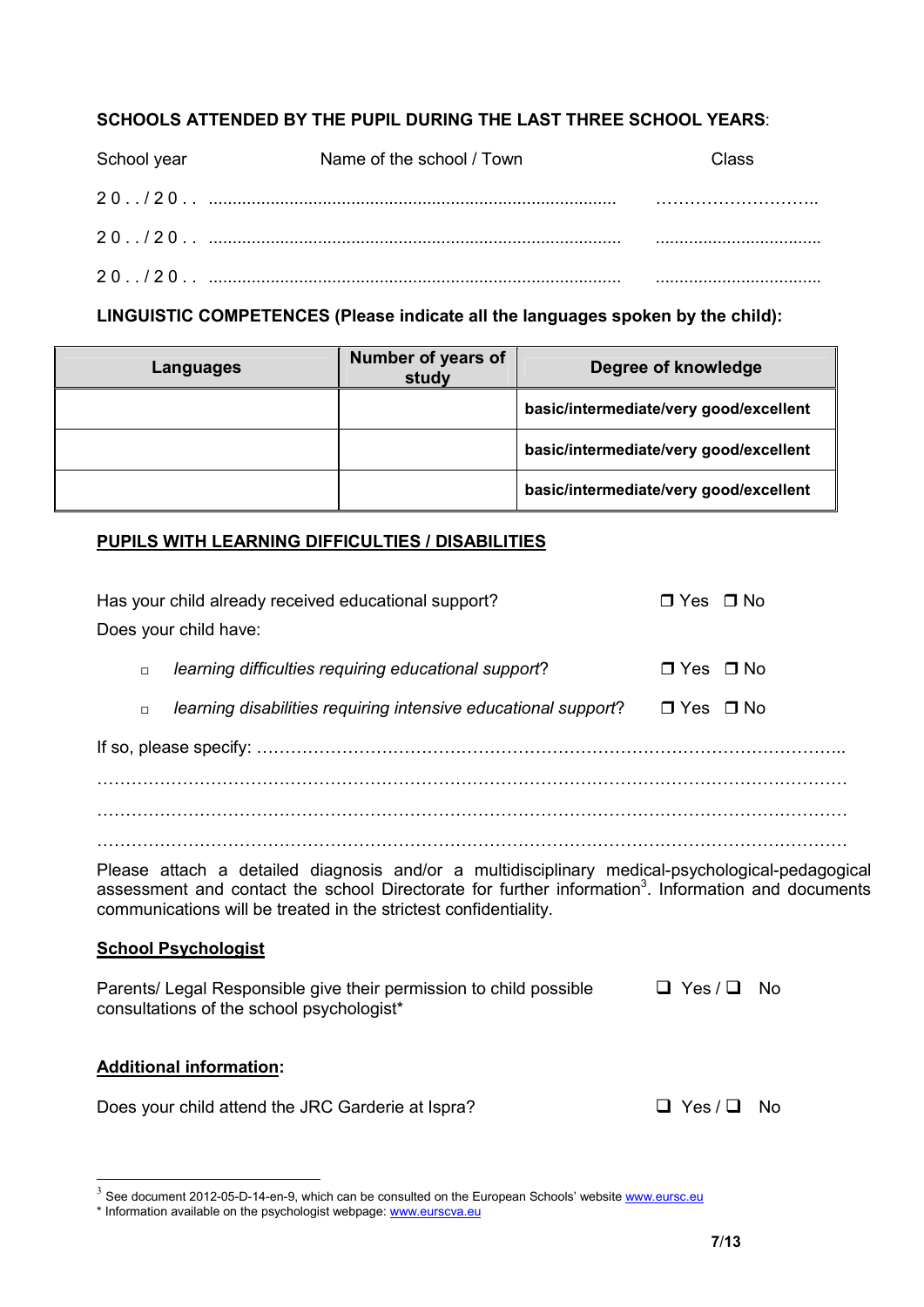# **II. INFORMATION ABOUT THE FAMILY**

Г

| Number of children in the family:                                 |                  |       |       |
|-------------------------------------------------------------------|------------------|-------|-------|
| Number of children at the European School:                        |                  |       |       |
| Information about children already attending the European School: |                  |       |       |
| <b>Surname and first name</b>                                     | Language section | Level | Class |
|                                                                   |                  |       |       |
|                                                                   |                  |       |       |
|                                                                   |                  |       |       |

Information concerning other children whom you envisage enrolling into the European School Varese in the years to come:

| <b>Surname and first name</b> | Date of birth | <b>Year of enrolment</b> | <b>Lang. section/class</b> |
|-------------------------------|---------------|--------------------------|----------------------------|
|                               |               |                          |                            |
|                               |               |                          |                            |
|                               |               |                          |                            |
|                               |               |                          |                            |

| ☞ | For those coming from abroad or from far away: Permanent address |
|---|------------------------------------------------------------------|
|   |                                                                  |

| $\begin{picture}(20,20) \put(0,0){\line(1,0){150}} \put(0,0){\line(1,0){150}} \put(0,0){\line(1,0){150}} \put(0,0){\line(1,0){150}} \put(0,0){\line(1,0){150}} \put(0,0){\line(1,0){150}} \put(0,0){\line(1,0){150}} \put(0,0){\line(1,0){150}} \put(0,0){\line(1,0){150}} \put(0,0){\line(1,0){150}} \put(0,0){\line(1,0){150}} \put(0,0){\line(1$<br>Person to contact in case of emergency: |  |
|------------------------------------------------------------------------------------------------------------------------------------------------------------------------------------------------------------------------------------------------------------------------------------------------------------------------------------------------------------------------------------------------|--|
|                                                                                                                                                                                                                                                                                                                                                                                                |  |
|                                                                                                                                                                                                                                                                                                                                                                                                |  |
|                                                                                                                                                                                                                                                                                                                                                                                                |  |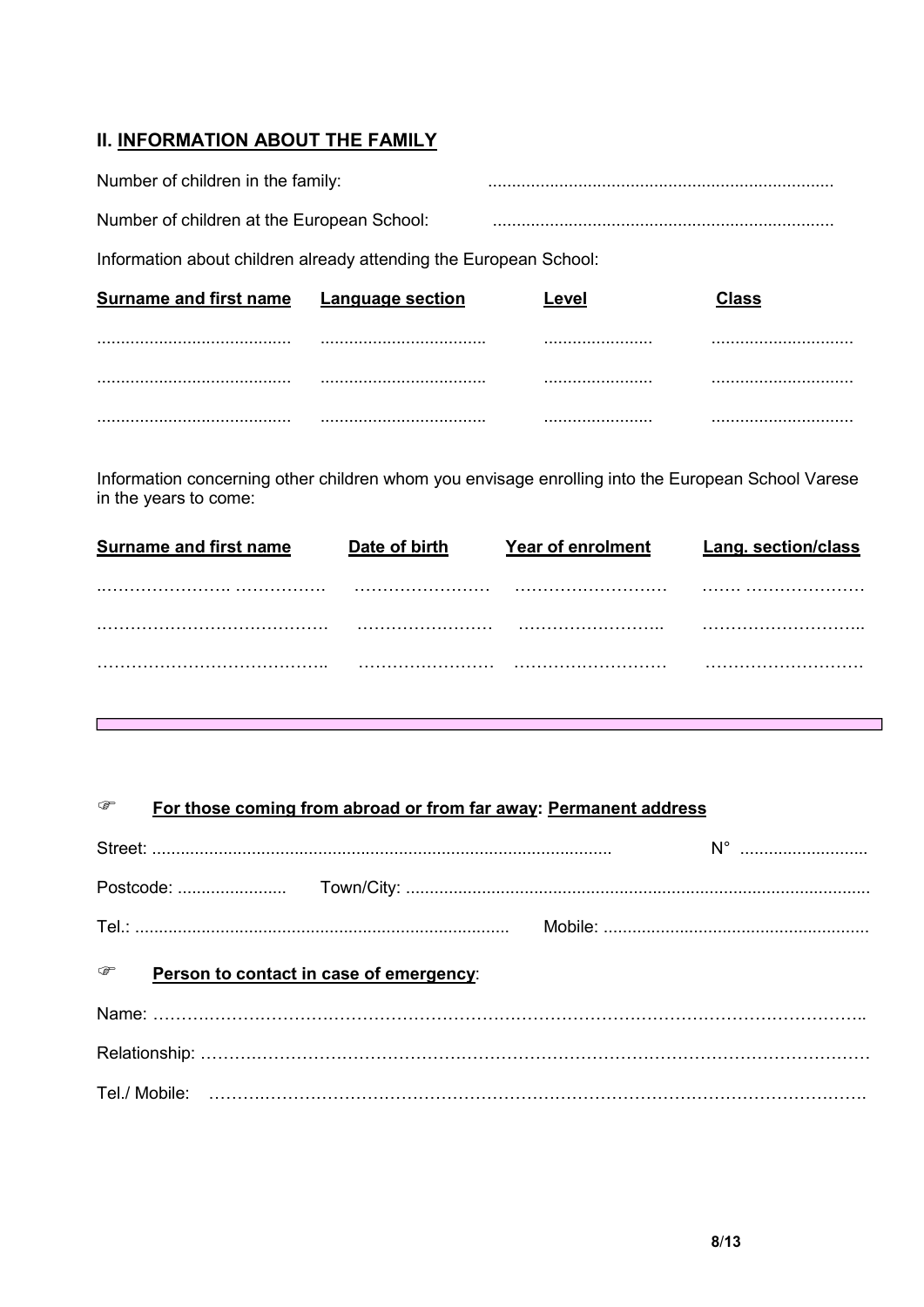# III. INFORMATION ABOUT THE LEGAL REPRESENTATIVES<sup>4</sup>

| Surname:    |  |  |  |
|-------------|--|--|--|
| First name: |  |  |  |
|             |  |  |  |
|             |  |  |  |
|             |  |  |  |
|             |  |  |  |
|             |  |  |  |
|             |  |  |  |
|             |  |  |  |

## **Private address:**

|                                                     | ******************************                                                                                       |
|-----------------------------------------------------|----------------------------------------------------------------------------------------------------------------------|
| Surname:                                            |                                                                                                                      |
| First name:                                         |                                                                                                                      |
|                                                     |                                                                                                                      |
| Nationality:                                        |                                                                                                                      |
| Profession:                                         |                                                                                                                      |
|                                                     |                                                                                                                      |
|                                                     |                                                                                                                      |
|                                                     |                                                                                                                      |
|                                                     |                                                                                                                      |
| Private address :                                   |                                                                                                                      |
|                                                     |                                                                                                                      |
|                                                     |                                                                                                                      |
|                                                     |                                                                                                                      |
|                                                     |                                                                                                                      |
|                                                     | If the parents are separated or divorced: Please indicate which legal representative(s) has/have                     |
| $\blacksquare$<br>parental authority over the child | $\Box$ father and $\Box$ mother (joint authority)<br>sole authority father or $\Box$ sole authority mother<br>$\Box$ |
| $\blacksquare$                                      | main custody of the child (main residence) $\Box$ father or $\Box$ mother or $\Box$ equal residency                  |

A child's legal representatives are invested with parental authority over him/her. They are required to consent to enrolment jointly, unless<br>one of them is able to claim sole parental authority over the pupil under the la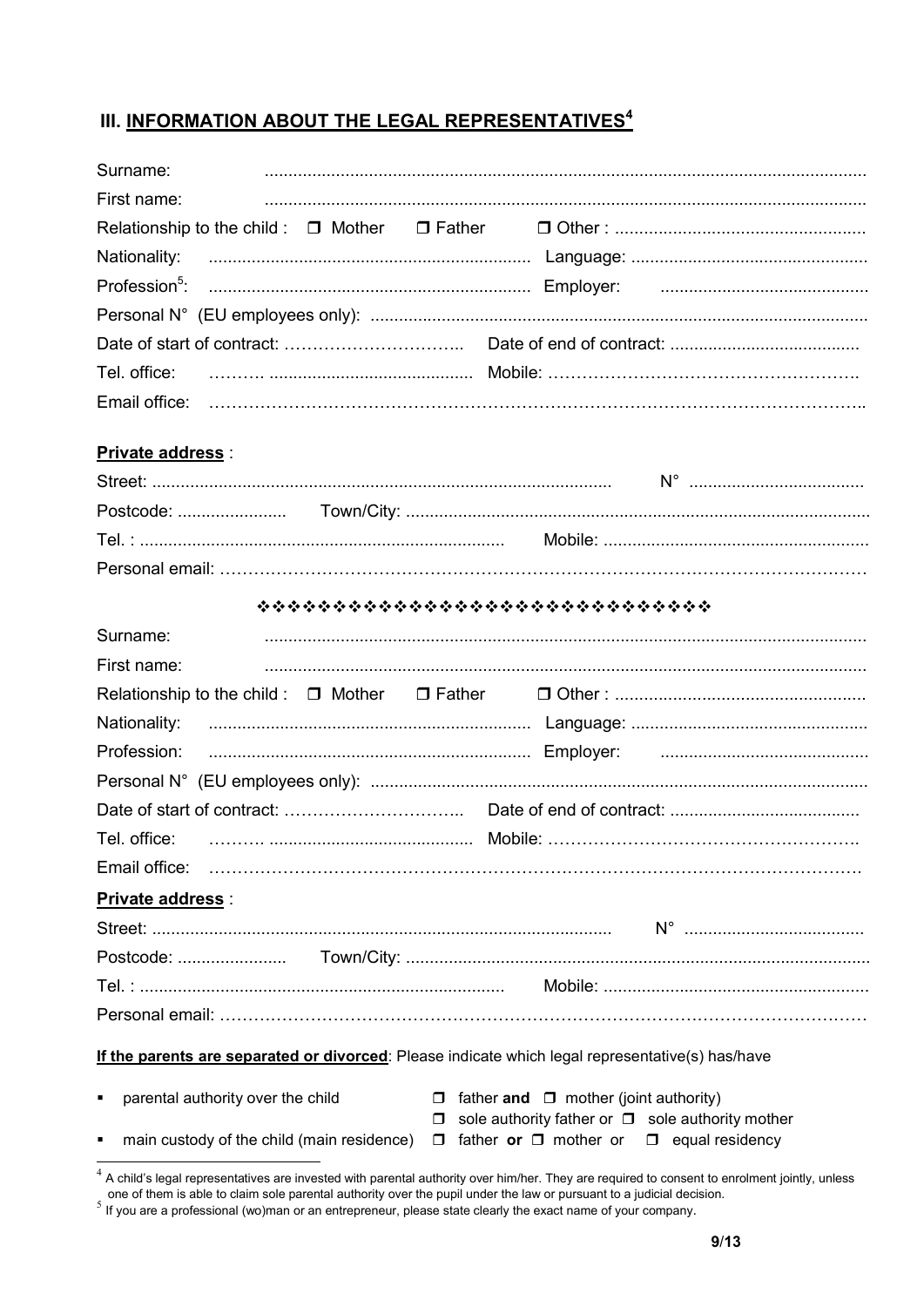If the applicant for enrolment does not have parental authority over the child concerned but is regarded as having this child as a dependant:

| Surname:                        |                                                                                                                                                                                                 |
|---------------------------------|-------------------------------------------------------------------------------------------------------------------------------------------------------------------------------------------------|
| First name:                     |                                                                                                                                                                                                 |
|                                 |                                                                                                                                                                                                 |
| Nationality:                    |                                                                                                                                                                                                 |
|                                 |                                                                                                                                                                                                 |
|                                 |                                                                                                                                                                                                 |
|                                 |                                                                                                                                                                                                 |
| Tel. office:                    |                                                                                                                                                                                                 |
| Email office:                   |                                                                                                                                                                                                 |
| <b>Private address:</b>         |                                                                                                                                                                                                 |
|                                 |                                                                                                                                                                                                 |
|                                 |                                                                                                                                                                                                 |
|                                 |                                                                                                                                                                                                 |
| Personal email:                 |                                                                                                                                                                                                 |
|                                 |                                                                                                                                                                                                 |
|                                 |                                                                                                                                                                                                 |
|                                 |                                                                                                                                                                                                 |
|                                 |                                                                                                                                                                                                 |
| Letters of payment be sent to:  | FATHER Q MOTHER Q OTHER D                                                                                                                                                                       |
| ☞<br>Correspondence be sent to: | FATHER Q MOTHER Q OTHER D                                                                                                                                                                       |
|                                 |                                                                                                                                                                                                 |
| information, which may occur.   | The applicant confirms that the information provided in this form is true to the best of his/her<br>knowledge and hereby undertakes to notify the Director's secretariat of any changes to this |
|                                 |                                                                                                                                                                                                 |
|                                 |                                                                                                                                                                                                 |
|                                 | Signature legible of the legal representatives:                                                                                                                                                 |
|                                 |                                                                                                                                                                                                 |
|                                 |                                                                                                                                                                                                 |
|                                 |                                                                                                                                                                                                 |
|                                 |                                                                                                                                                                                                 |

 $<sup>6</sup>$  If you are a professional (wo)man or an entrepreneur please state clearly the exact name of your company.</sup>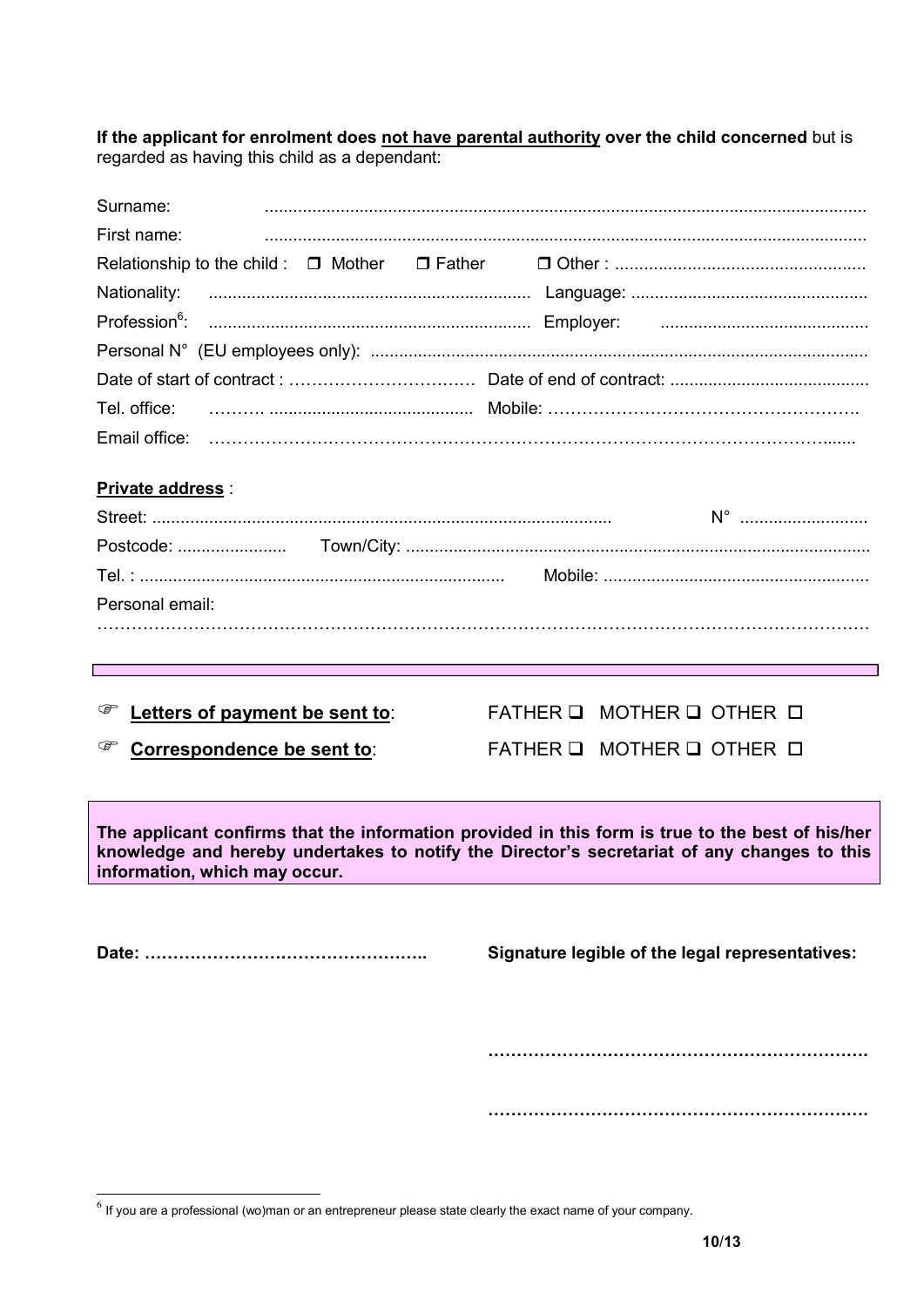## CHOICE of SUBJECTS

Pupil's SURNAME and first name: ........................................................................................................

Language section requested: ................................................. Class: ...................................................

#### I. For pupils in the NURSERY CYCLE

For those pupils who do not have the language section corresponding to their mother tongue, please indicate whether you wish them attend their mother tongue course:

BULGARIAN **Q** CROATIAN Q CZECH Q DANISH Q ESTONIAN Q FINNISH Q GREEK Q HUNGARIAN Q LATVIAN Q LITHUANIAN Q POLISH Q PORTUGUESE Q ROMANIAN Q SLOVAKIAN Q SLOVENIAN Q SPANISH Q SWEDISH Q

#### Other National Language (ONL):

Only for pupils who have Irish nationality: Irish Only for pupils who have Maltese nationality: Maltese

| $\Box$ Yes $\Box$ No |  |
|----------------------|--|
| □ Yes □ No           |  |

#### II. For pupils in the PRIMARY CYCLE

For those pupils who do not have the language section corresponding to their mother tongue, please indicate whether you wish them attend their mother tongue course:

BULGARIAN Q CROATIAN Q CZECH Q DANISH Q ESTONIAN Q FINNISH Q GREEK Q HUNGARIAN Q LATVIAN Q LITHUANIAN Q POLISH Q PORTUGUESE Q ROMANIAN Q SLOVAKIAN Q SLOVENIAN Q SPANISH Q SWEDISH Q

#### Other National Language (ONL):

| Only for pupils who have Irish nationality: Irish<br>Only for pupils who have Maltese nationality: Maltese        |                                                  |                | □ Yes □ No<br>□ Yes □ No |  |  |  |  |
|-------------------------------------------------------------------------------------------------------------------|--------------------------------------------------|----------------|--------------------------|--|--|--|--|
| Language 2 (1 <sup>st</sup> foreign language):                                                                    | $\Box$ German                                    | $\Box$ English | $\Box$ French            |  |  |  |  |
| For SWALS Language 2 will be the language of the section.                                                         |                                                  |                |                          |  |  |  |  |
|                                                                                                                   | Religion / Non denominational ethics classes (*) |                |                          |  |  |  |  |
| Please indicate alternative options:<br>$\vert 1 \vert$                                                           | <u>and</u><br>$\overline{2}$                     |                |                          |  |  |  |  |
| in case it is not possible for the desired course to be organised:                                                |                                                  |                |                          |  |  |  |  |
| $\Box$ Catholic $\Box$ Protestant $\Box$ Orthodox                                                                 |                                                  | $\Box$ Jewish  | Islamic                  |  |  |  |  |
| Ethics                                                                                                            |                                                  |                |                          |  |  |  |  |
| (*) These courses are organised in accordance with the provisions adopted by the Board of Governors. <sup>7</sup> |                                                  |                |                          |  |  |  |  |
| Signature legible of the legal representatives:                                                                   |                                                  |                |                          |  |  |  |  |
|                                                                                                                   |                                                  |                |                          |  |  |  |  |
|                                                                                                                   |                                                  |                |                          |  |  |  |  |
| END OF THE FORM TO BE COMPLETED AND RETURNED                                                                      |                                                  |                |                          |  |  |  |  |
| IF YOU ARE INTERESTED IN THE TRANSPORT AND CANTEEN SERVICES, PLEASE                                               |                                                  |                |                          |  |  |  |  |

FILL-IN AND RETURN RELEVANT BUS FORMS

<sup>&</sup>lt;sup>7</sup> See document 2014-02-D-14-en-3, which can be consulted on the European Schools' website www.eursc.eu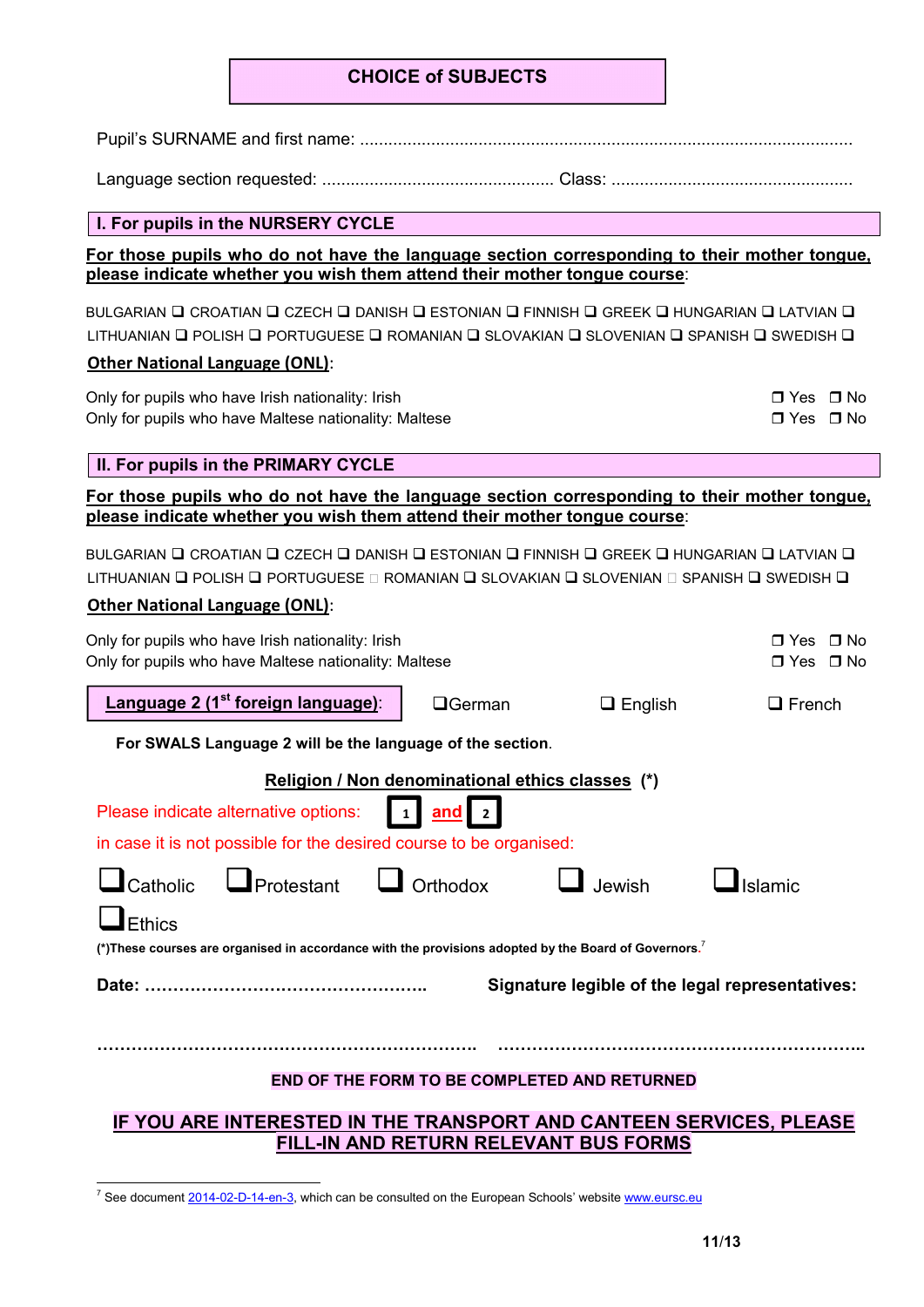## *COOPERATIVA GESTIONE TRASPORTI ALUNNI SCUOLA EUROPEA DI VARESE*

## INFORMATION FORM

*To be handed in together with the pupil's application form for the European School of Varese*

The information herein required is essential to take into consideration the pupil for the transport programme of the European School of Varese and is not in any case binding for the purposes of the following contract (point 1):

1. In June the new bus programme 2022/2023 will be available and it will be possible to stipulate the contract for the school transport service. The Transport service agreement will be sent *only* to those who will have manifested their interest by filling out this form, which must be returned to the main administrative office of the School together with the application form.

2. The admission of the pupil to the European School of Varese is an essential condition for sending and accepting the transportation service agreement 2022/2023.

#### *INFORMATION REGARDING THE PUPIL*

| Address |                                                                                                                                                                        |  |  |  |  |  |                                                                                                    |                                                                                              |
|---------|------------------------------------------------------------------------------------------------------------------------------------------------------------------------|--|--|--|--|--|----------------------------------------------------------------------------------------------------|----------------------------------------------------------------------------------------------|
|         |                                                                                                                                                                        |  |  |  |  |  |                                                                                                    |                                                                                              |
|         |                                                                                                                                                                        |  |  |  |  |  |                                                                                                    |                                                                                              |
|         | School Cycle and requested class:                                                                                                                                      |  |  |  |  |  |                                                                                                    |                                                                                              |
| $\Box$  | Nursery $\Box$ 1 $\Box$ 2<br>$\Box$ Primary $\Box$ 1 $\Box$ 2 $\Box$ 3 $\Box$ 4 $\Box$ 5<br>□ Secondary $\Box 1$ $\Box 2$ $\Box 3$ $\Box 4$ $\Box 5$ $\Box 6$ $\Box 7$ |  |  |  |  |  |                                                                                                    |                                                                                              |
|         |                                                                                                                                                                        |  |  |  |  |  | Requested language section: $\Box$ French $\Box$ English $\Box$ Italian $\Box$ Dutch $\Box$ German |                                                                                              |
|         |                                                                                                                                                                        |  |  |  |  |  |                                                                                                    |                                                                                              |
|         |                                                                                                                                                                        |  |  |  |  |  | <b>INFORMATION REGARDING THE PUPIL'S LEGAL REPRESENTATIVES</b>                                     |                                                                                              |
|         |                                                                                                                                                                        |  |  |  |  |  |                                                                                                    |                                                                                              |
|         |                                                                                                                                                                        |  |  |  |  |  |                                                                                                    |                                                                                              |
|         |                                                                                                                                                                        |  |  |  |  |  |                                                                                                    |                                                                                              |
|         |                                                                                                                                                                        |  |  |  |  |  |                                                                                                    |                                                                                              |
|         |                                                                                                                                                                        |  |  |  |  |  |                                                                                                    |                                                                                              |
|         |                                                                                                                                                                        |  |  |  |  |  |                                                                                                    | E-mail address where to send further information for the enrolment to the transport service: |

| ⌒<br><u>.</u> |  |
|---------------|--|

*Please fill out and select all the requested information.*